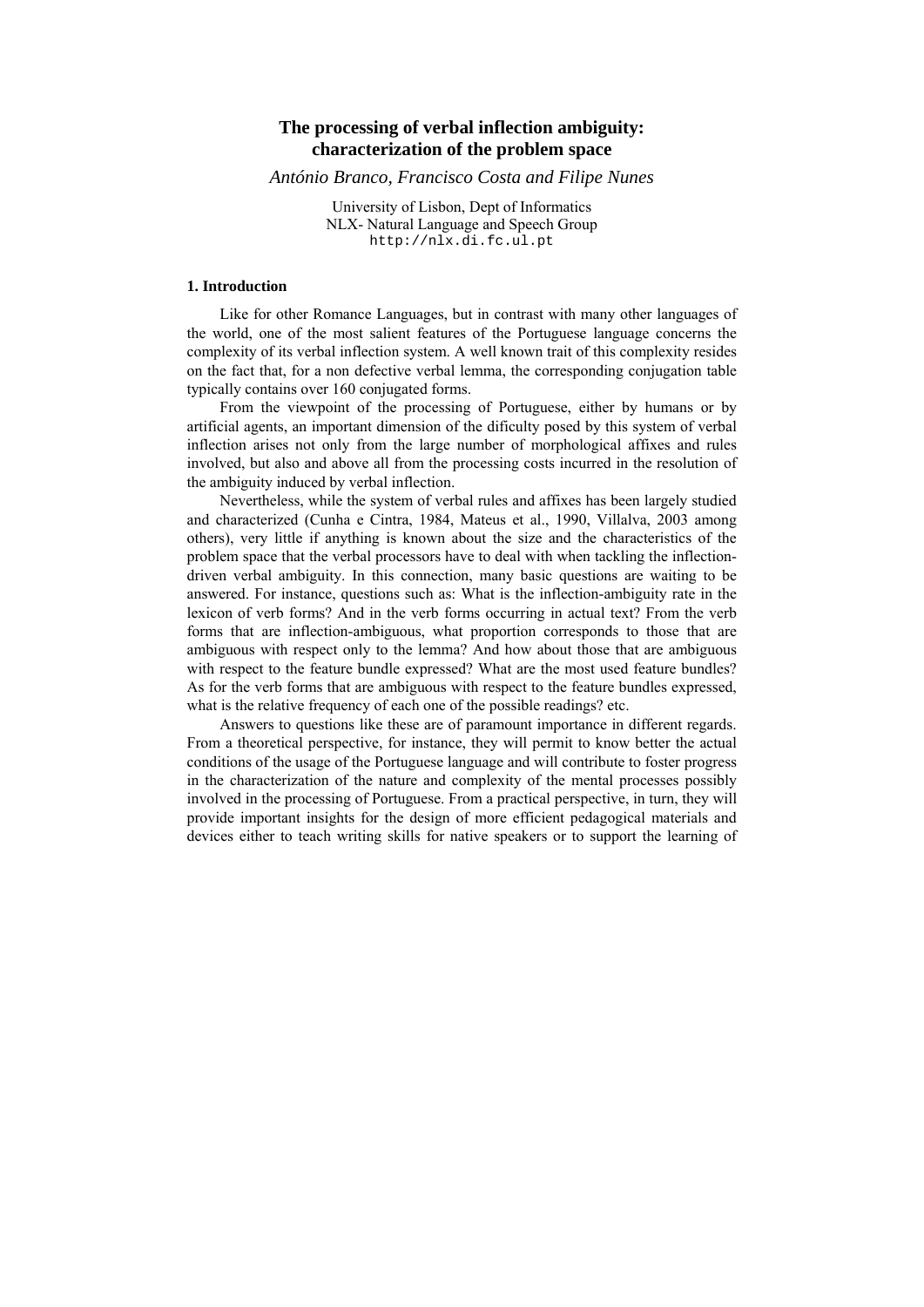Portuguese as second language.<sup>[1](#page-1-0)</sup> They will provide also valuable indicators for the characterization of the computational difficulty that verbal lemmatizers have to address and will help to devise better suited heuristics for the resolution of the sort of ambiguity at stake here.

This situation of lack of knowledge in this respect is to a large extent a consequence of the fact that, in order to answer questions like those above, one needs to resort to a set of linguistic resources and research tools that were not available so far. Such resources include machine readable lexicons and corpora accurately annotated with respect to inflection features, while the set of relevant tools includes automatic verbal conjugators, featurizers and lemmatizers. For the results reported in the present paper, we resorted to the resources and tools developed in the scope of the research initiatives undertaken in our group. They include a 1/4M token corpus, and an automatic featurizer and lemmatizer (Barreto *et al.*, 2006). They include also a conjugator (for online services and further documentation, see http://lxconjugator.di.fc.ul.pt and http://lxlemmatizer.di.fc.ul.pt).

In the present paper, our goal is thus to provide a first characterization of the problem space concerning the resolution of inflection-driven verbal ambiguity. In the next Section 2, the possible types of inflection-driven readings will be presented in detail. A characterization of the problem space, both in terms of the lexicon of verbal forms and in terms of the actual usage of verb forms in text, is provided in Section 3. Finally, in Section 4, concluding remarks are presented.

#### **2. Preliminary issues**

 $\overline{a}$ 

The processing of verbal forms in languages like Portuguese involves two procedures that take a verb form as input but have different post-conditions.

In one of the procedures, the intended output is the lemma corresponding to the input form, which is a designated verb form picked from the conjugation table to which the input form belongs. In Portuguese, the form assumed as the lemma is the Infinitivo Impessoal verb form, as exemplified below:

$$
consumiu \rightarrow consumiu / consumir
$$
 (1)

In the other procedure, the intended output is the bundle of values of the grammatical features encoded by the inflectional suffixes, as in the following example:

deu → deu # Indicativo, Pretérito Perfeito, 3rd, singular (2)

A verb form in Portuguese can bear suffixes that encode the values of up to 4 inflectional features from the following list of 6 admissible features and their values:

<span id="page-1-0"></span><sup>&</sup>lt;sup>1</sup> For example, by selecting the top most frequent inflected forms, feature bundles or lemmas to occur in the textbooks, exercises or other pedagogical auxiliaries will maximize the number of linguistic situations where the learned skills can be put into use with respect the number of learning hours needed to acquire them.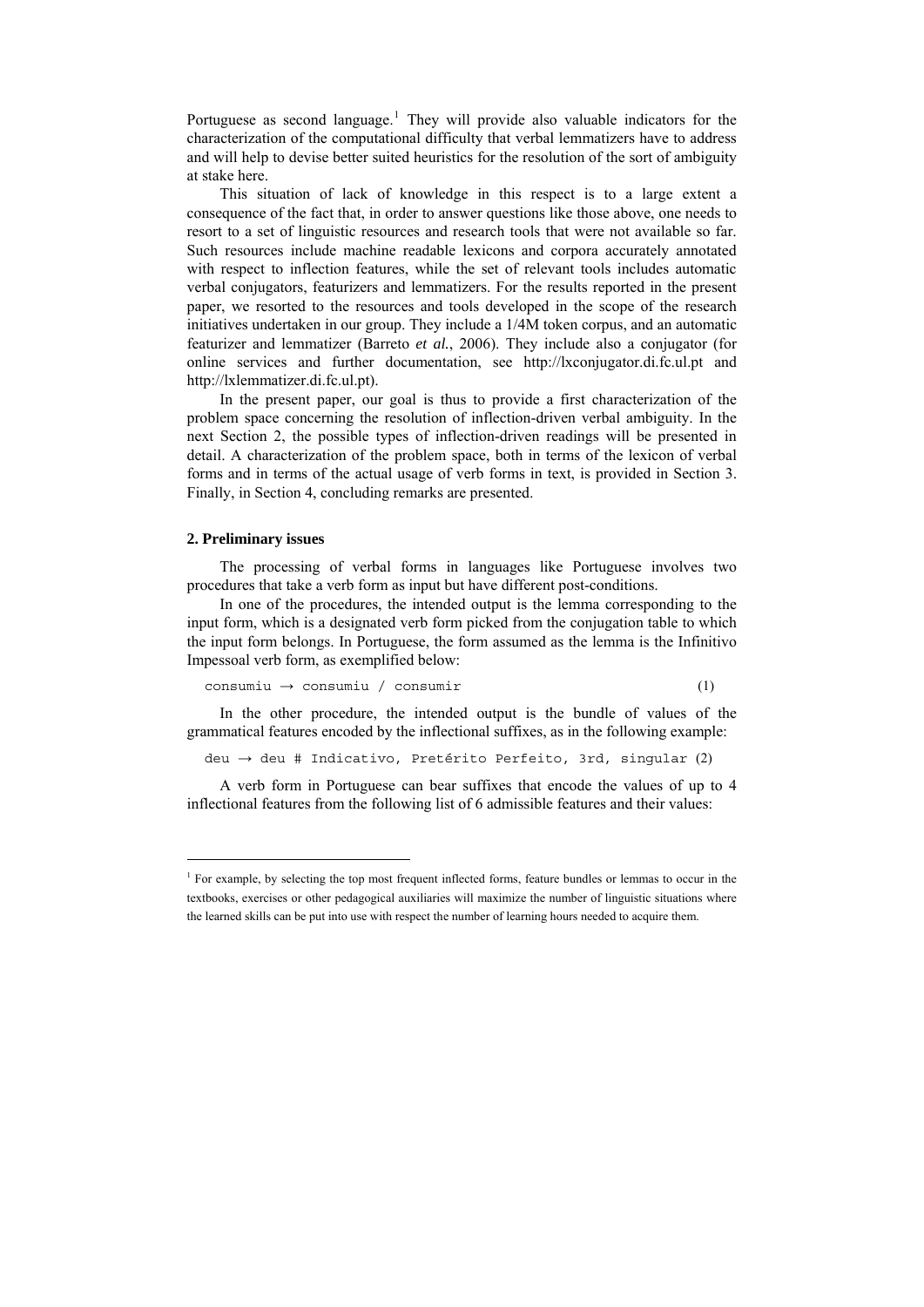Mood (with 6 values): Indicativo, Conjuntivo, Imperativo, Infinitivo, Gerúndio, and Particípio Passado

Polarity (2): Afirmativo and Negativo

Tense (15): Presente, Pretérito Perfeito Composto, Pretérito Perfeito Simples, Pretérito Imperfeito, Pretérito mais-que-Perfeito Composto, Pretérito mais-que-Perfeito Simples, Pretérito mais-que-Perfeito Anterior, Futuro do Presente Simples, Futuro do Presente Composto, Futuro do Pretérito Simples (aka Condicional), Futuro do Pretérito Composto, Infinitivo Impessoal Presente, Infinitivo Impessoal Pretérito, Infinitivo Pessoal Presente, and Infinitivo Pessoal Pretérito.

Person (4): First, Second, Second courtesy, and Third.

Number (2): Singular, and Plural.

Gender (2): Masculine, and Feminine.

This second procedure has typically been termed in the Natural Language Processing (NLP) literature as morphological analysis, though no word analysis in terms of its constituency is intended, but only the extraction of feature values. A more accurate designation for this procedure is thus featurization, which we will adopt here.

The first procedure described above, in turn, has been termed as lemmatization.

Differently from what the two easy examples above may suggest, when performed upon any verb form occurring in context, these two procedures are computationally much less trivial than a mere look up in some correspondence table relating forms and bundles of feature values. As many verb forms yield more than one output, lemmatization and featurization in context are thus non trivial ambiguity resolution procedures. As the example below illustrates, lemmatization of a lemma-ambiguous verb form in the context of its occurrence has to decide which one of the possible lemmas is the appropriate one:

$$
\begin{array}{l}\n\text{cosumo} \rightarrow \text{cosumo} / \text{ consumir} \\
\text{cosumo} / \text{ consumar\n(3)
$$

A similar consideration applies to the process of featurizing feature-ambiguous forms in their context of occurrence, as will be the case with the following form:

deram → deram # Indic, Pretérito Perfeito, 3rd pers, plural (4) deram # Indic, Pret mais-que-Perfeito, 3rd pers, plu

Interestingly, for some verb forms, the two procedures may colapse into a single one, as a correct decision on which lemma to pick in the context at stake implies a correct decision on which feature values to pick in that same context, or vice-versa. This circumstance occurs when a form may express two different sets of feature values, each one of them in correspondence with a different lemma, as exemplified below:

virei  $\rightarrow$  virei / <u>vir</u> # Indic, <u>Futuro</u>, 1st, sing (5) virei / virar # Indic, Pretérito Perfeito, 1st, sing

This is likely the reason behind the fact that, the featurization procedure is sometimes loosely referred to in the literature under the general term of lemmatization,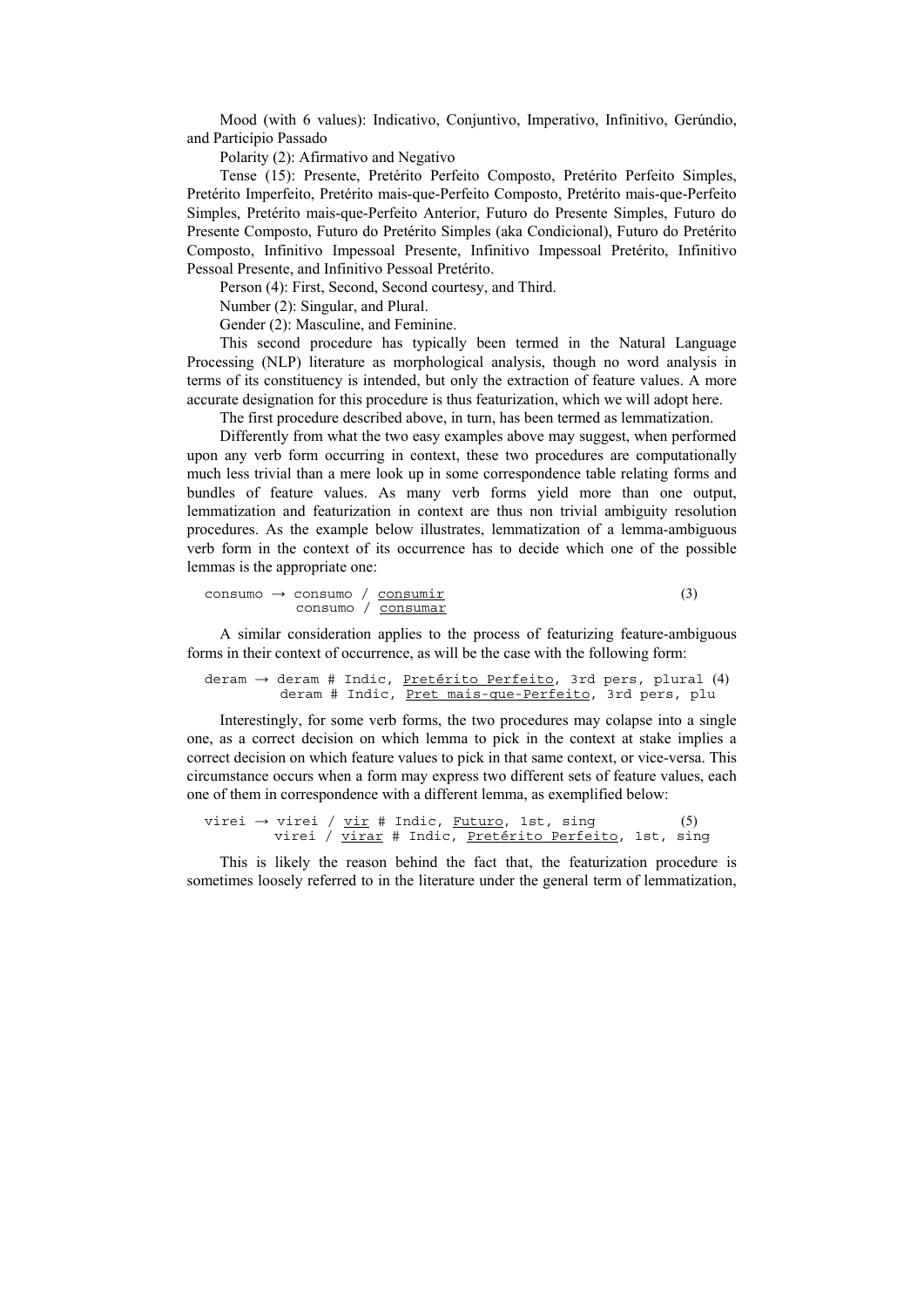though no search for a lemma may eventually be involved. In this paper, we will adhere also to this practice of using "lemmatization" *lato sensu* when no confusion may arise.

The circumstance that two decisions — lemmatization *stricto sensu* and featurization — are required for verb forms, and that in some cases they may even be conflated into a single decision, brings eloquently to light that these forms are expressions with special semantic behavior, in as much as they are, so to speak, doubly semantically loaded.

On the one hand, while denoting a state of affaires, a verb may be ambiguous between the conveying of different relations between entities of the world, as in the following example:

```
bate \rightarrow bate / bater # IndPres3sg {bater, <u>vencer</u>,..} (6)
bate / bater # IndPres3sg {bater, <u>remexer</u>,..}
```
Resolving this sort of ambiguity is a clear instance of the more general NLP task known as Word Sense Disambiguation (WSD), applied here to a specific Part-of-Speech (POS) class, the class of verbs. Under this perspective, and in as much as a verb form may express more than one sense because it underlies conjugated forms of different lemmas, lemmatization turns out to be part of the WSD task for verbs:

```
consumo \rightarrow consumo / consumir # IndPres1sq {consumir,..} (3)
              consumo / consumar # IndPres1sg \{ \frac{}{\text{consumar}} , .. \}
```
On the other hand, the ambiguity of a verb may be rooted not (only) in its lemma but in its bundle of suffixes. For instance, while denoting a given state of affaires, a verb may be ambiguous among the conveying of different temporo-aspectual relations between relevant events holding at the so called utterance time, reference time or event time, as the example above exemplifies:

$$
derman \rightarrow deram / dar # IndPretperf3p
$$
\n
$$
derman / dar # IndPretmgPer3p
$$
\n(7)

This sort of ambiguity may emerge also in terms of Mood values,

\n
$$
\text{dê} \rightarrow \text{dê} / \text{dar } # \text{ ConjuntivoPress3s
$$
\n  
\n $\text{dê} / \text{dar } # \text{ Imperativo2sCourtesy$ \n

in terms of Polarity values,

dêmos → dêmos / dar # ImpAfirmativo1p (9) dêmos / dar # ImpNegativo1p

in terms of Person values,

dava → dava / dar # IndPretImp1s (10) dava / dar # IndPretImp3s

in terms of Number value,

parti → parti / partir # IndPretPerf1Singular (11) parti / partir # Imper2Plural

in terms of Gender,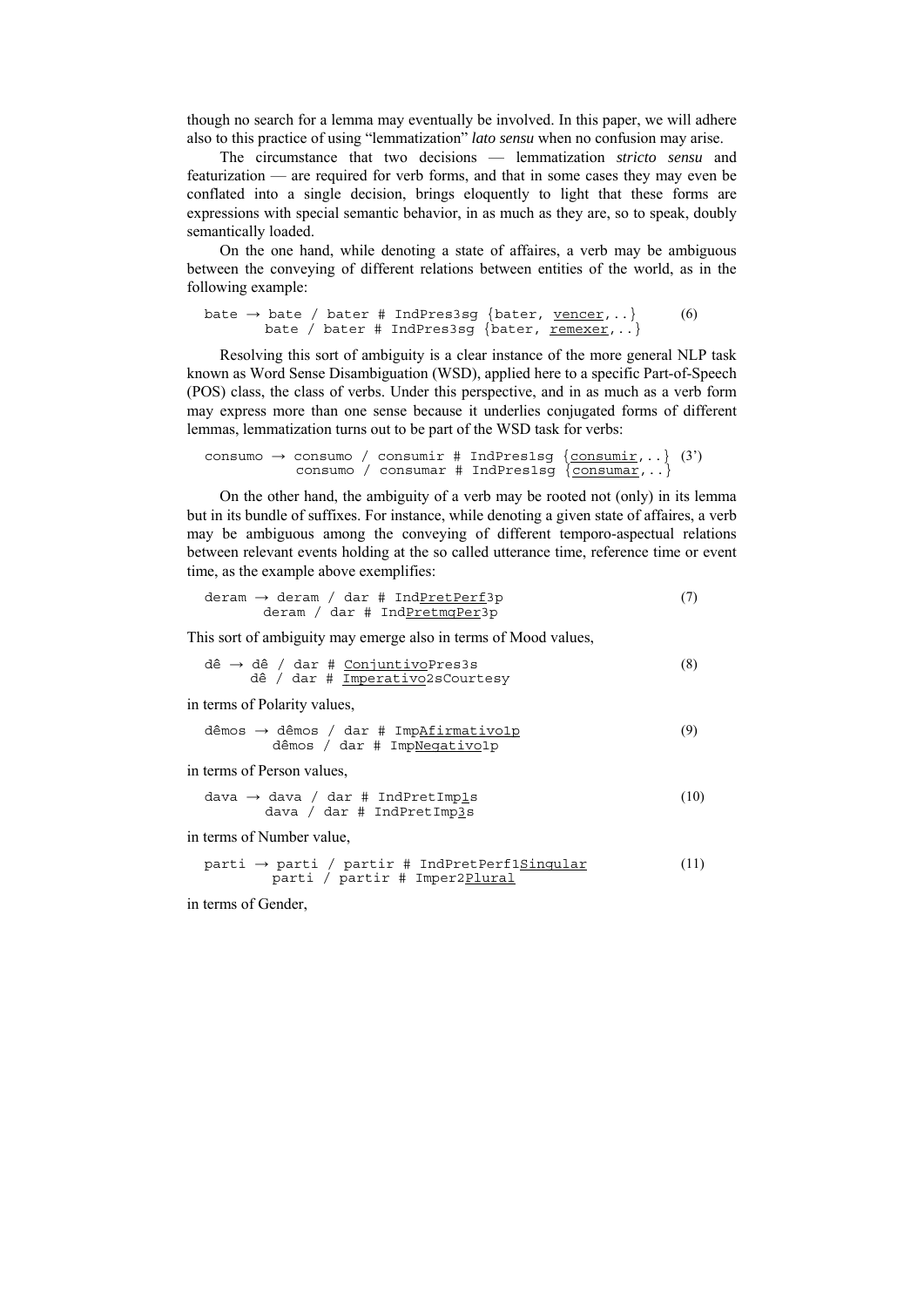```
assente \rightarrow assente / assentar # ParticípioPassado3sMasculine (12)
          assente / assentar # ParticípioPassado3sFeminine
```
or in terms of several of these dimensions concomitantly.

In this sort of verb ambiguity, rooted in the expression of meaning by the inflectional terminations, the task of featurization consists in assigning to a verb form in context the appropriate tag, made of the combination of sub tags with values for Mood, Tense, etc. Under this perspective, and in as much as a verb form may express more than one feature bundle, lemmatization lends itself also to be envisaged as an extension of the more general POS tagging task for verbs.

Nevertheless, as discussed above in connection with (5), the ambiguity induced by the inflectional system may extend also to the realm of the basic relation expressed by the verb forms, and one can find forms with the two dimensions of ambiguity, lemmaand termination-driven. In these cases, the procedure of featurization appears also as part of the more general WSD task.

From this preliminary study, a few insights concerning the procedure of lemmatization emerge:

- It is an ambiguity resolution task;
- It has to handle expressions that may conflate several dimensions of ambiguity;

#### **3. Problem space**

 $\overline{a}$ 

In this section, we look for a better understanding of the impact of lemma- and inflection-driven ambiguity on verbal lemmatization.

### **3.1 The lexicon of forms with ambiguity for lemmatization**

In order to undertake the study of the verbal lexicon, we relied on a verbal conjugator and a verbal lemmatizer. They are both fully fledged tools with exhaustive coverage, taking as input any verb form with orthographically well-formed termination, including possible neologisms. They are available online and documented http://lxconjugator.di.fc.ul.pt and http://lxlemmatizer.di.fc.ul.pt.

We used a lexicon of lemmas consisting of 11 350 entries. These entries contain information about the inflectional behavior of the lemma, including details about defectiveness, double forms of past participles, blocked imperatives, alternative orthographic variants (European and American), etc.<sup>[2](#page-4-0)</sup>

With the help of the conjugator, the conjugation tables for every lemma in this lexicon were generated. Typically, for a non defective verb, there are 168 different feature bundles (combinations of inflectional feature values) and consequently the same amount of conjugated forms in its fully-fledged conjugation table, with this figure

<span id="page-4-0"></span><sup>&</sup>lt;sup>2</sup> For the sake of simplicity, 284 additional lemmas corresponding to verbal entries with inherent clitic were ignored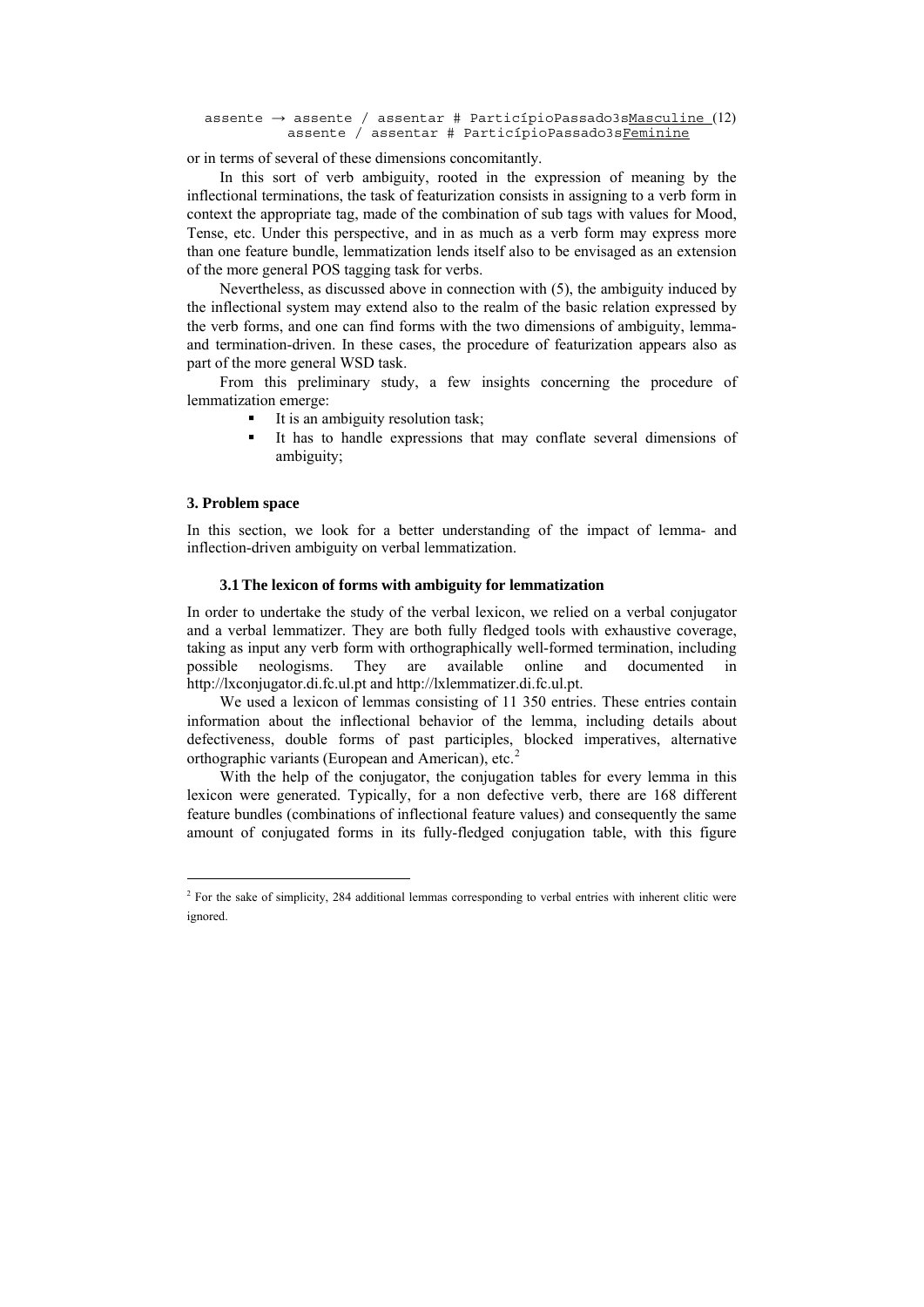raising to 172 in the case of unaccusative, transitve and diransitive verbs, with Past Participle forms inflecting for Gender and Number.

A lexicon of conjugated forms results from collecting all the non compound forms<sup>[3](#page-5-0)</sup> in the conjugation tables for every item in the lexicon of lemmas. This lexicon contains every conjugated form of any of the original list of lemmas, where such a conjugated form consists of a verb form associated with the corresponding feature bundle and lemma. This lexicon consists of 816 830 such entries.<sup>[4](#page-5-1)</sup>

The analysis of this lexicon of conjugated forms permits some interesting advances in the understanding of the inflection-driven verbal ambiguity.

### **3.1.1 Ambiguity inside conjugation tables**

There are ambiguities that affect almost every conjugated table in a systematic fashion. With the exception of only a few highly defective verbs, each lemma yields several ambiguous verb forms, that is they underlie several conjugated forms, bearing different feature bundles. To refer just an example, in every conjugation table, the conjugated forms expressing the Indicative, Pretérito Perfeito, 3rd Person, Plural and the Indicative, Pretérito mais-que-Perfeito, 3rd Person, Plural have identical verb forms (e.g. amaram, beberam, partiram). Interestingly, in a typical conjugation table, with 168 conjugated forms, 82 of them are underlaid by 23 ambiguous verb forms. This implies that only around 1/2 of the items in a typical conjugated table are not affected by this systematic ambiguity among forms of the same lemma.

### **3.1.2 Ambiguity across conjugation tables**

 $\overline{a}$ 

Verb forms are not ambiguous only between conjugated forms of the same lemma, i.e. of the same conjugation table. As discussed above and illustrated in (3'), verb forms may be ambiguous because they pertain to conjugated forms that have both the same verb form and the same associated feature bundle, but belong to different conjugation tables, i.e. they are inflected forms of different lemmas. The analysis of the lexicon of conjugated forms permits to know that it contains 280 items in such circumstances, which correspond to 141 verb forms displaying lemma-only ambiguity.

Besides, other verb forms may be ambiguous on both counts, i.e. they are both lemma- and termination-ambiguous. An extreme example of this situation is found in (5), where a verb form is just two-fold ambiguous and each one of the two conjugated forms has both a different lemma and different feature bundle associated to it.

While there are 184 verb forms under this strict two-fold, lemma- and terminationambiguity, the majority of ambiguous verb forms that pertain to conjugated forms belonging to different conjugation tables belong also to conjugated forms of the same conjugation table, as the following example illustrates:

<span id="page-5-0"></span><sup>&</sup>lt;sup>3</sup> Note that for the sake of lemmatization, processing compound forms resorts to processing the simple forms of the auxiliary verbs.

<span id="page-5-1"></span><sup>4</sup> Conjugated forms of 2nd person of courtesy, with systematic ambiguity with the 3rd person of the same Tense, were not added to this figure.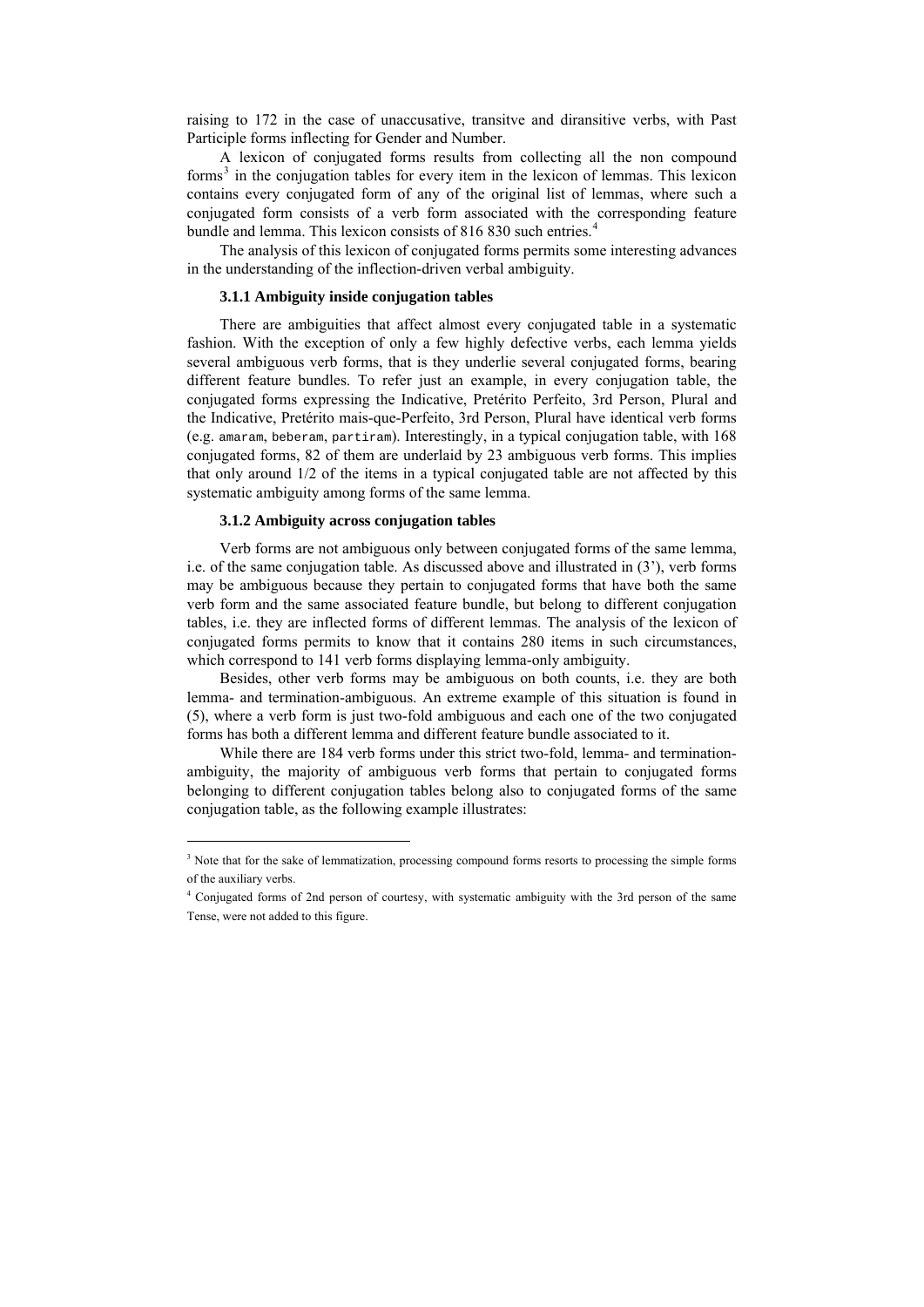|  | doa $\rightarrow$ doa / doar # IndPres3s | (13) |
|--|------------------------------------------|------|
|  | doa / doar # ImpAfirm2s                  |      |
|  | doa / <u>doer</u> # ConjPres3s           |      |

There are as much as 886 verb forms under this less strict circumstance, which added to the previous figure reveals that our lexicon of conjugated forms contains 1 070 verb forms that are ambiguous both inside and across conjugation tables, that is they are lemma- and termination-ambiguous.

Collecting the above figures into the table below and completing it, it is possible to get a quantitative synopsis of the different sorts of lexical ambiguity lemmatization has to cope with.  $\mathbf{I}$  $\mathbf{I}$ 

| Ambiguity root        | Examples  | $#$ Verb forms |
|-----------------------|-----------|----------------|
| lemma-only            | 3         | 141            |
| lemma-and-termination | (5), (13) | 1 070          |
| termination-only      | $1-(12)$  | 159 376        |
| total                 |           | 160 587        |

**Table 1.** Verb form tokens in the lexicon by type of lemmatization ambiguity

#### **3.1.3 Lexical ambiguity ratio**

Getting back to the lexicon of conjugated forms, we can now obtain the lexicon of verb forms, to which each verb form, ambiguous or not, contributes only one entry.

It is possible to divide the lexicon of conjugated forms into conjugated forms with and without underlying ambiguous verb forms. As explained above, this lexicon contains a total of 816 830 items, of which 438 064 count as having no underlying verb forms that are ambiguous from the lemmatization point of view. This implies that these conjugated forms contribute with an identical amount of entries to the lexicon of verb forms.

Together with the total from Table 1, we thus know that the lexicon of verb forms has a total of 598 651 items, of which over 1/4 are ambiguous from the perspective of lemmatization *latu senso*, and about the same figure from the perspective of featurization as just 114 forms are lemma-only ambiguous.

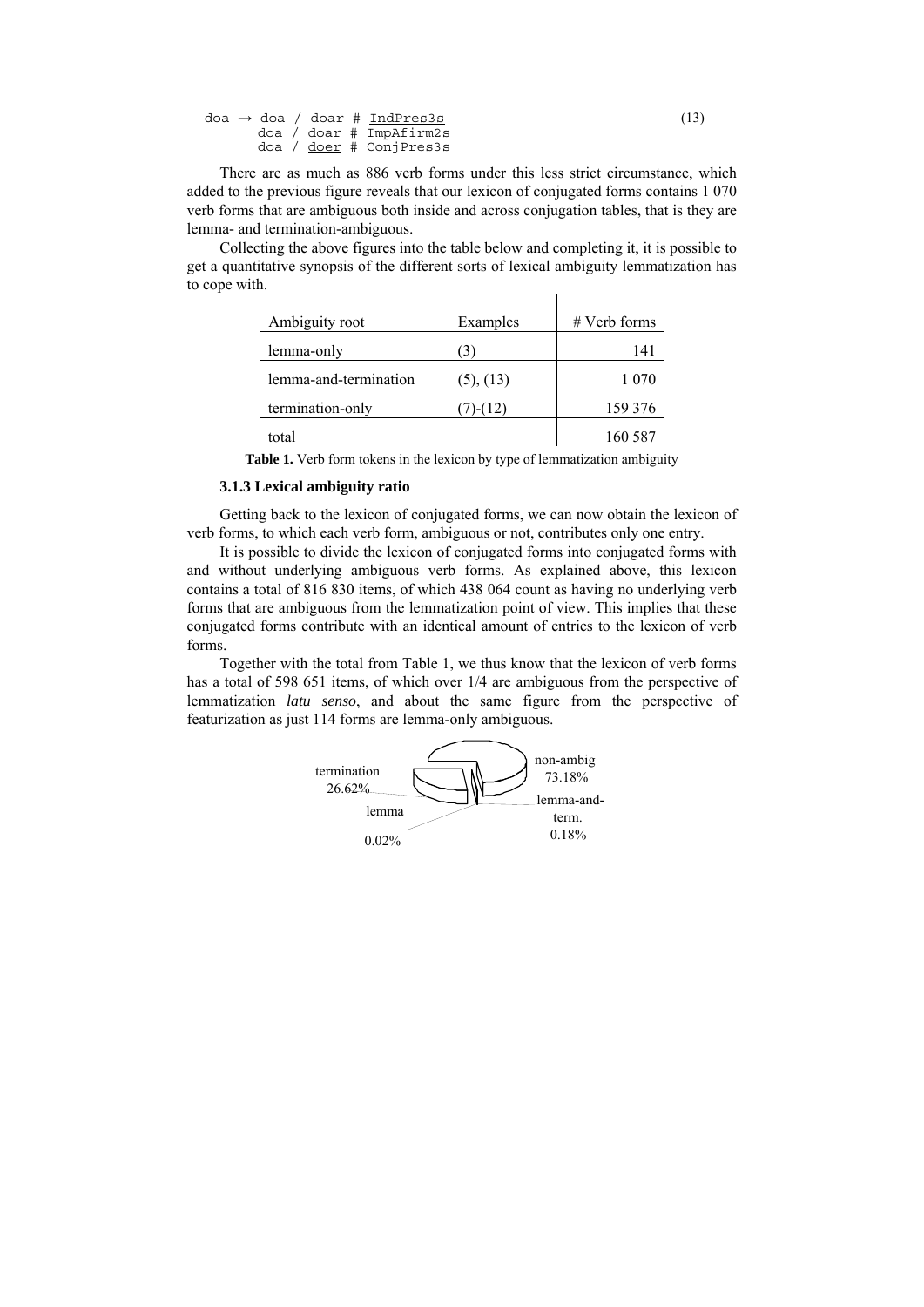#### **Fig. 1.** Lexicon of verb forms

Taking into account that the 598 651 verb forms underlie 816 830 conjugated forms, the resulting lexical ambiguity ratio is 1.36 from the viewpoint of lemmatization *lato sensu*, and about the same ratio from the viewpoint of featurization, with 598 931 pairs of verb forms and lemmas underlying the lexicon of conjugated forms.

Further insight into the structure of the lexicon of verb forms from the perspective of ambiguity for lemmatization is obtained in the following chart, where the lexicon was partitioned into subsets containing forms with identical degree of ambiguity, whose size is displayed in the Y axis:



**Fig. 2.** Verb forms in the lexicon per degree of ambiguity

#### **3.2 Usage of forms with ambiguity for lemmatization**

Turning now to the characterization of the usage of the lexical resources identified above, a first step consists in determining how much of these resources are typically put to use and what is the impact of ambiguity for lemmatization of actual texts. In order to accomplish this, we used a corpus with 261 385 tokens accurately hand annotated with respect to POS and verbal inflection values, of which 13.51% (35 306) are verbal tokens.[5](#page-7-0) This corpus includes texts from newspapers (ca. 3/5) and fiction (Barreto *et al.*, 2006).

#### **3.2.1 Lexical resources used**

 $\overline{a}$ 

Grouping the verbal tokens in the corpus by types, and sorting them by analytical categories, several figures indicative of the usage of verbal lexical resources obtain:

| Verbal types       | Lemmas | Feat. bundles | Conj. forms | Ambig. forms |
|--------------------|--------|---------------|-------------|--------------|
| $#$ in the lexicon | 11 350 | $109^{4}$     | 816 830     | 160 587      |
| $#$ in the corpus  | 1 951  | 82            | 8635        | 4 142        |
| Usage rate         | 17.19% | 75.23%        | $1.06\%$    | 2.58%        |

<span id="page-7-0"></span> $5$  Compound tenses (with 63 feature bundle types) were counted as contributing two tokens.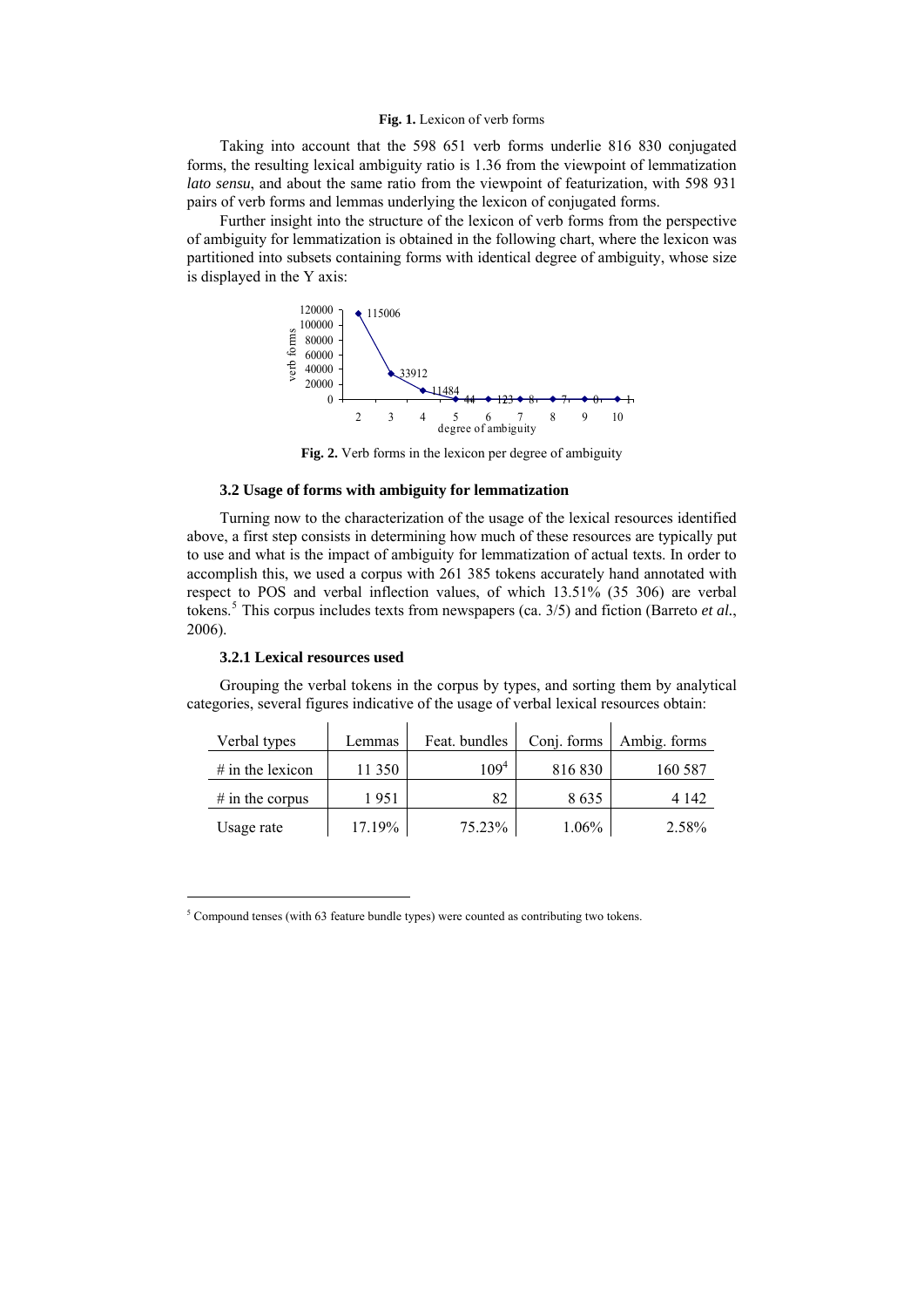**Table 2.** Usage rate of verbal lexical resources in a 1/4M corpus

The verbal lemmas put to use are just ca. 1/6 of the lemmas available in the lexicon, which reflects the limited size and above all the scarce genre diversity of the working corpus. This did not hampered however that over 3/4 of the relevant combinations of verbal inflection feature values were put to use. Interestingly, only a tiny portion of the lexically possible conjugated forms, involved or not in ambiguity, occur.

## **3.2.2 Ambiguity ratio**

To get a deeper insight into the ambiguity for lemmatization, significant indicators were collected below, with the distribution of tokens with different sorts of ambiguity:

| Ambiguity root        | Examples  | $#T$ okens |
|-----------------------|-----------|------------|
| lemma-only            | (3)       | 695        |
| lemma-and-termination | (5), (12) | 1 807      |
| termination-only      | $-(11)$   | 15 063     |
| total                 |           | 17.565     |

**Table 3.** Verb forms by type of ambiguity for lemmatization

This helps us know that, from the 35 306 verbal tokens occurring in the corpus, 1/2 display ambiguity that calls to be solved by the lemmatization procedure:



**Fig. 3.** Ambiguity of verb forms in corpus

Although only little more than 1/4 of the lexicon of verb forms contains ambiguous items (Fig. 1), this indicates that as a group they have an usage rate above average.

Note that there are 21 883 verb form types in the corpus. Accordingly, since they underlie the 35 306 conjugated verb tokens also in the corpus, the ambiguity ratio exhibited by the corpus turns out to be 1.61.

#### **3.2.3 Further insights into verbal ambiguity**

Taking into account the distribution of the frequency of verbal tokens, one finds that the 10 more frequent conjugated forms are 17.30% of the verbal tokens in the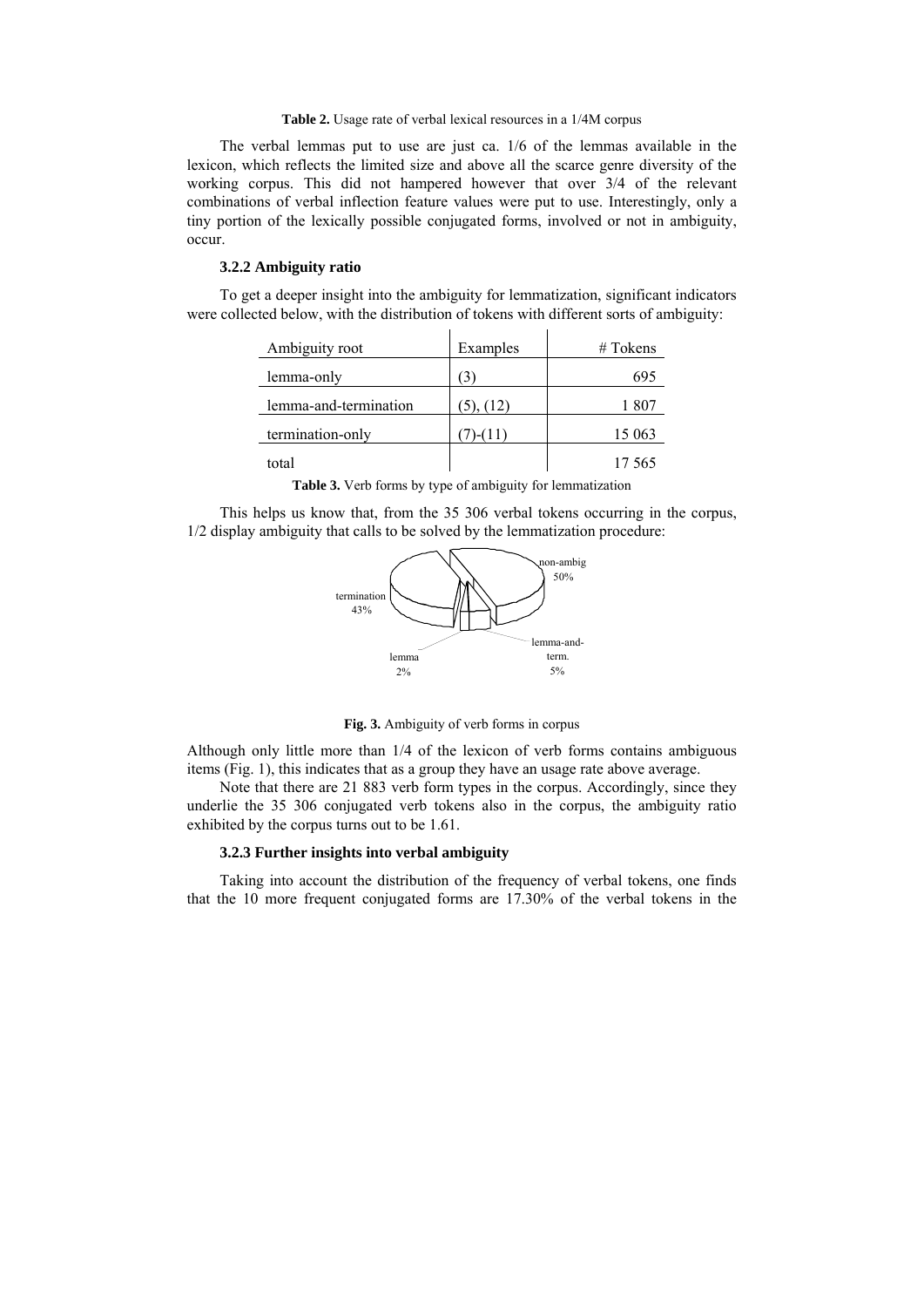corpus (Tab. 4), while the 10% more frequent ones cover 84.95%. Ranking the verbal tokens by decreasing frequency, a Zipfian profile emerges (Fig. 4, right).



**Fig. 4.** Freq. of decreasingly ranked verb tokens (left) and feature bundle tokens (right)

As for feature bundles, 82 are instantiated in the corpus, $6$  and the 10% more frequent ones occurs in 69.60% of the verb tokens in the corpus. The chart in Fig. 4 is obtained when feature bundles are ranked according to decreasing frequency in the corpus.

| Conjugated form           | #    | Feature bundle | #    | Verb form | #    |
|---------------------------|------|----------------|------|-----------|------|
| IndPres3s<br>é<br>#       | 1762 | IndPres3s      | 6174 | é         | 1762 |
| IndPretPerf3s<br>#<br>foi | 709  | InfImpessoal   | 6007 | foi       | 709  |
| InfImp<br>ser #           | 497  | IndPretPerf3s  | 5216 | ser       | 564  |
| IndPres3s<br>há<br>#      | 409  | PartPassMs     | 1732 | há        | 409  |
| está # PresInd3s          | 389  | IndPres3p      | 1702 | está      | 391  |
| IndPretImp3s<br>era #     | 329  | IndPretImp3s   | 1431 | ter       | 362  |
| são #<br>IndPres3p        | 310  | ParPassFs      | 1192 | tem       | 354  |
| IndPres3s<br>tem #        | 282  | InfPess3s      | 1041 | era       | 341  |
| IndPres3s<br>#<br>vai     | 255  | IndPretPerf3p  | 949  | são       | 310  |
| IndPretPerf3s<br>disse #  | 248  | IndPres1s      | 920  | disse     | 281  |

**Table 4.** The 10 more frequent conjugated forms, feature bundles and verb forms in the corpus

Also interesting for the purposes of lemmatization is to further detail the analysis of ambiguity for each verb form. In the corpus, a verb form type happens to underlie at most 4 different conjugated form types. Conjugated forms can then be ranked 1-4, according to their decreasing relative frequency in the corpus, with respect to the group of conjugated forms underlaid by the same verb form type. Interestingly, it emerges that

 $\overline{a}$ 

<span id="page-9-0"></span><sup>&</sup>lt;sup>6</sup> Keeping in line with the analysis of the lexicon of conjugated forms, the tokens of 2nd person courtesy, with systematic ambiguity wrt 3rd person, contributed for the counting of the latter.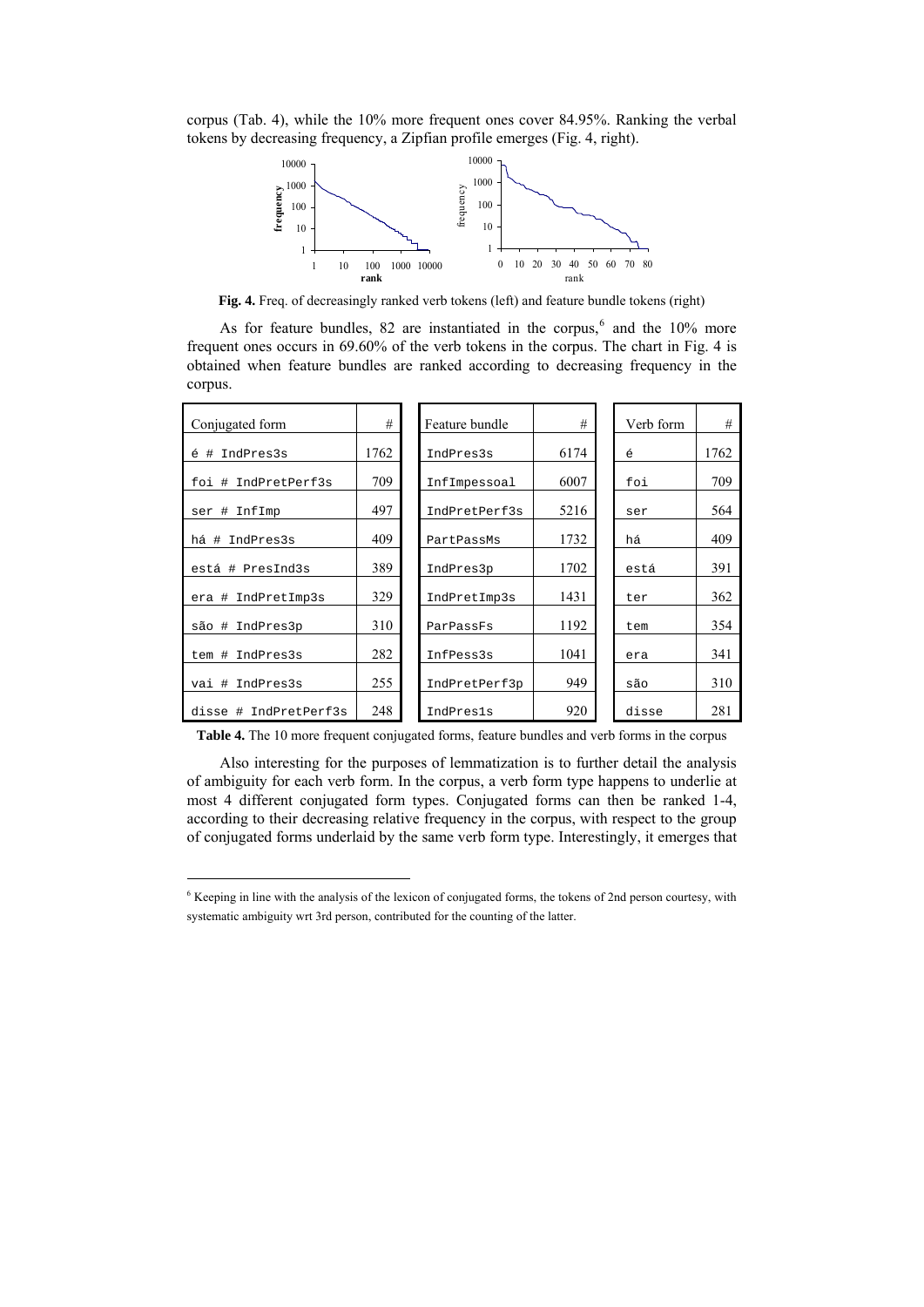the tokens of the most frequent conjugated form of every verb form occurring in the corpus amount to 93.98% of the total verb tokens in the corpus:



**Fig. 5.** Distribution in corpus of frequency ranked conjugated forms wrt verb form

### **4. Discussion**

To the best of our knowledge, the present study on the quantitative linguistics of the verbal inflection system of Portuguese is the first of its kind.

Given the results obtained in the study of the problem space undertaken in the previous Sections, in particular those displayed in Fig. 5, the heuristic of the most frequent sense offers itself also as very promising WSD baseline method for verbal featurization. Accordingly, we performed an experiment with this heuristic. It turns out that a verbal lemmatizer that assigns to a given verb form in a text its most frequent feature bundle, when evaluated on 10% of the corpus held out from the learning phase, shows an F-measure<sup>[7](#page-10-0)</sup> of 85.19%.

This result reveals that this quite simple heuristic displays a performance that can be deemed as very good when considered in the setting of present state-of-the-art WSD performance (Pedersen & Mihalcea, 2005).

Besides, this preliminary result suggests also that an algorithm based on a first option for the most frequent possible reading, with possible backtraking in case of incompatibility with discourse context, is an hypothesis for an efficient mental processing worth considering in further research addressing the processing of verbal inflection with other research methods and experimental tools.

## **References**

 $\overline{a}$ 

Barreto, Florbela, António Branco, Eduardo Ferreira, Amália Mendes, Maria Fernanda Nascimento, Filipe Nunes & João Silva (2006) "Open Resources and Tools for the Shallow Processing of Portuguese", *Proceedings of the 5th International Conference on Language Resources and Evaluation* (LREC2006), Paris: ELRA.

Cunha, Celso & Lindley Cintra (1984) *Nova Gramática do Português Contemporâneo*, Lisboa: Sá da Costa.

<span id="page-10-0"></span><sup>&</sup>lt;sup>7</sup> F-measure= (2 x Precision x Recall) / ( Precison + Recall), where Recall = R / T and Precision = R / A, with R the number of correctly resolved tokens, T the total number of tokens to be resolved, and A the number of tokens whose resolution was attempted .